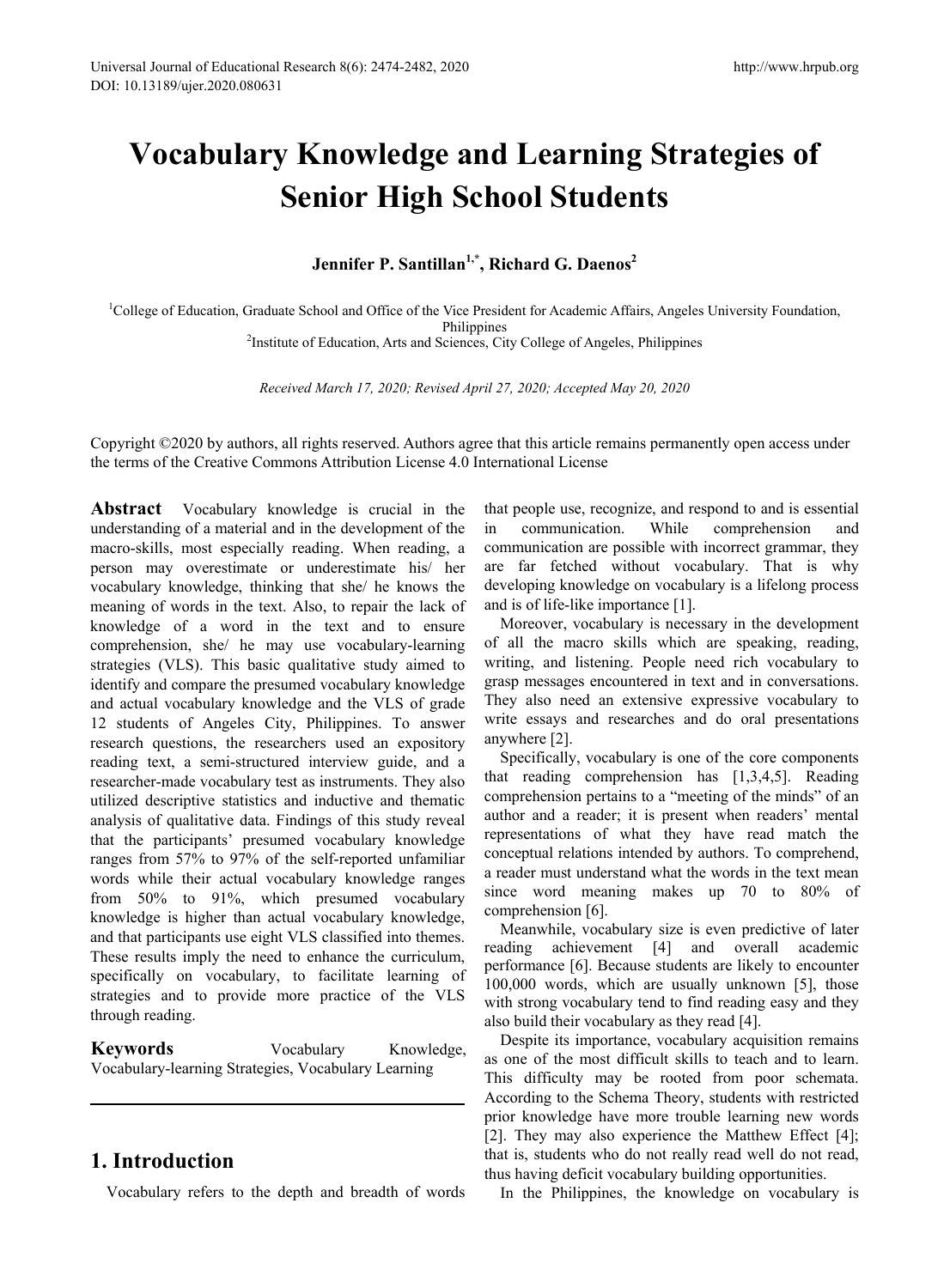salient especially for junior and senior high school learners for them to meet the competencies required by the Department of Education (DepEd) and to survive other reading demands which are usually academic [8]. Among the senior high school subjects requiring much reading and vocabulary knowledge are Practical Research 1 and 2 and English for Academic and Professional Purposes. The same subjects target competencies which are pre-requisite in tertiary education. However, not everyone in the higher grades is ready for the requirements. Some reasons behind poor vocabulary include poverty and lack of exposure to meaningful conversations, vocabulary instruction, and poor reading [9]. As a result of poor vocabulary, students encounter difficulty with fluency [5], with standardized tests [4] and with reading in general [4,6].

To address concerns on vocabulary learning, readers can employ a variety of vocabulary-learning strategies (VLS) [10-13]. VLS may involve preferences and procedures, entail knowledge, and improve effectiveness in vocabulary learning. By teaching VLS, teachers help students to reach a level of vocabulary autonomy and later independence [15]. After discussions on VLS, students need much time in expanding vocabulary and learning word analysis skills, which are the building blocks of advanced literacy, in their language courses [16].

Because the K-12 curriculum was new, and it has not produced grade 12 completers during the time of the study, the researchers wanted to know if students in grade 12 possessed the expected vocabulary knowledge and knew and practiced the VLS which are in their language curriculum.

This research, therefore, aimed to identify and compare the presumed vocabulary knowledge and actual vocabulary knowledge and identify the actual vocabulary-learning strategies of grade 12 students.

## **2. Materials and Methods**

This paper is a basic qualitative research. The participants in this paper were six grade 12 students from the first batch of senior high school learners in the Philippines, particularly in the school year 2017 to 2018. They were chosen using purposive sampling, lottery method and snowball sampling techniques. They are L2 learners of English and regular learners without special needs. They met the criteria with basic vocabulary skills [8] and in grade 12 because the year level includes lessons on vocabulary and VLS. The schools were picked using lottery method; three were public schools while the other three were private schools. In the Philippines, both public and private schools target at least the minimum competencies set by the DepEd. Private schools usually have an advantage in terms of facilities and available technology; they too most often enrich the curriculum by using appropriate technology and even designing a special

curriculum just like what two of the schools involved in this research did. All respondents were referred by the school heads or English teachers who agreed for their school to be included as locale. Participants signed informed consent form while the participant who was then under 18 years old had her parent sign the consent as well. All of whom are identified in this study by pseudonyms.

The researchers used an article titled *Digital Realism* [17] which they took from a local newspaper as reading text. The choice of expository text was influenced by the exposure of the learners to this text type. The researchers also used a semi-structured interview guide which centered on the words the participants considered difficult and their VLS. Also, they utilized a 30-item researcher-made, multiple-choice vocabulary test based on the model of Christ, Chiu, Currie and Cipielewski [18]. The words in the test were lifted from the reading text and considered unfamiliar to learners [19] as determined by three English teacher-informants. All four informants have been teaching English for at least 10 years and with at least master's degree in English; two were teachers in grade 12 in two of the locales, one was a schools-division superintendent, and one has strong background on language assessment.

Using validation tools, the same informants validated the reading text and the multiple-choice test in which words were presented in isolation with four plausible options on the meaning of the given words. The researchers opted not to use the words in sentences to allow participants to use any VLS and underlined the same words in the reading text. A sample item is below.

| 9. Lavish       |                |
|-----------------|----------------|
| a. simple       | c. extravagant |
| b. impoverished | d. moderate    |

During the data collection, each participant read silently the article, answered interview questions right after, then answered the test. While answering the test, they could refer to the text and easily find the underlined target words. Easily locating the words allowed them to apply their VLS.

The researchers audio recorded the interview and transcribed it manually. They analyzed data, coded them, and formed themes. Themes were created using conventional and inductive approaches as defined by Hsieh and Shannon [20] and Thomas [21]. All participants did member checking of the transcript and the analysis of the researchers.

# **3. Results**

When asked what words they considered difficult, participants overestimated their vocabulary knowledge by naming fewer words as compared with the words they failed to answer correctly. Although the participants could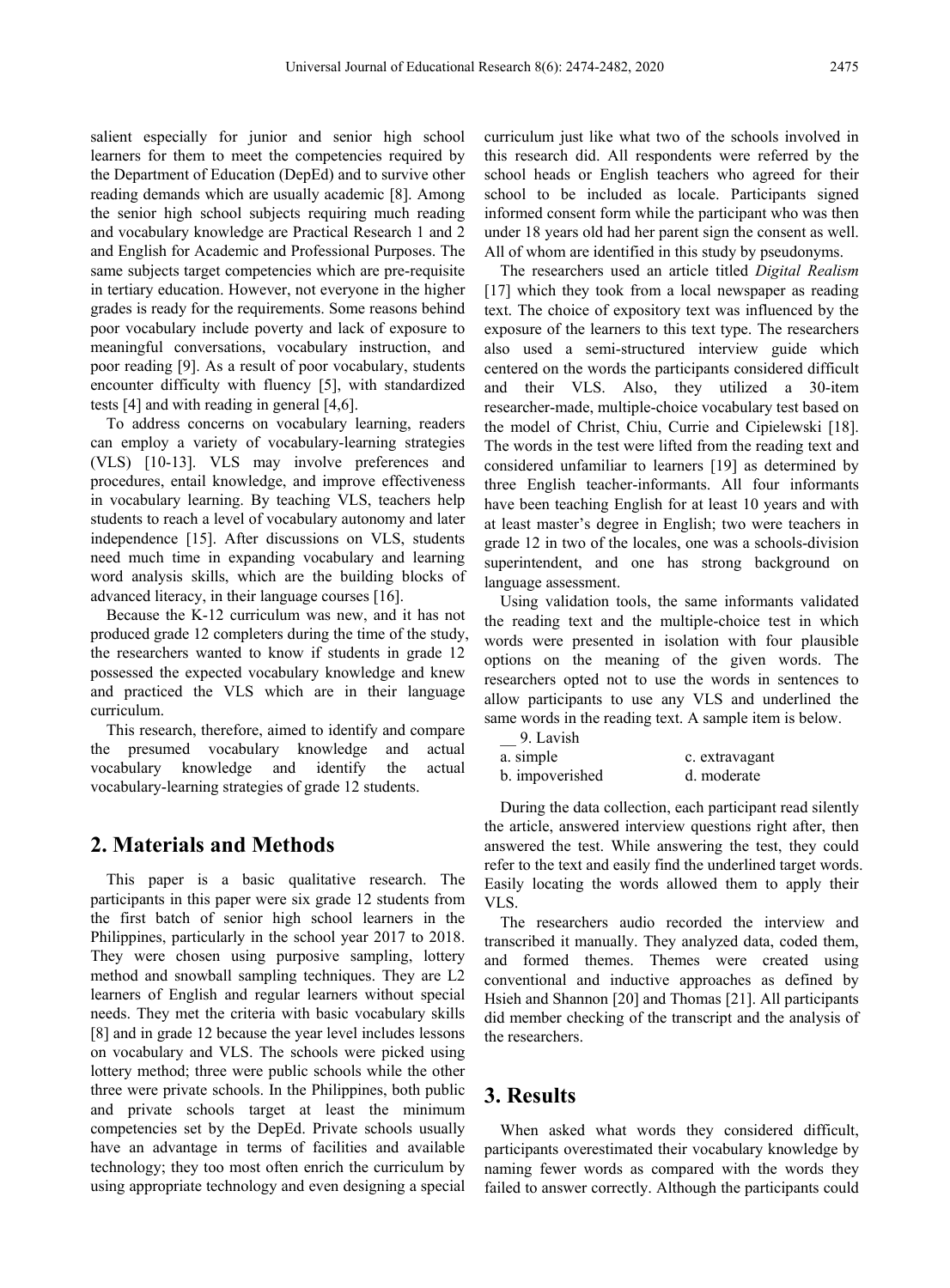name any word in the text as difficult, they named the underlined words or those in the vocabulary test.

In particular, Jake identified one unfamiliar word (subliminally) but missed three (curating, fancy, and precipitated). Ervin named metanoia and musings as unknown but got four words (absurdity, curating, precipitated, and tedious) incorrectly; he did not consider those four words unfamiliar at first.

For clarity, the researchers underlined the terms the participants considered highfalutin and missed during the test. Ivy named 13 words (advocacy, aerial, ballistic, curating, deranged, lavish, metanoia, musings, persona, precipitated, scorched, subliminally, and tedious) but got 15 terms (absurdity, aerial, ballistic, candid, deranged, fancy, flawed, junkies, lavish, metanoia, musings, precipitated, tedious, vanity, and virtual) which were incorrect responses; she, however, missed answering eight out of the 13 words she considered new to her.

Bessy, on the other hand, mentioned two (metanoia and musings) but actually missed six words (absurdity, ballistic, curating, flawed, musings, and precipitated); she failed to answer just one of the two terms she identified as unknown prior to the test. Anna seemingly predicted the turnout of her test (20% errors) as she picked six words (curating, deranged, junkies, musings, subliminally, and tedious) in the text, which were unfamiliar to her. Although she got six incorrect answers (absurdity, aerial, ballistic, curating, flawed, and vanity), she got a cross mark in five words which she inferred were familiar. Fatima uttered that she did not know curating and metanoia, but she incurred four wrong answers (advocacy, curating, vanity, and vibe); one of them was truly unknown to her.

Table 1 details the perceived and actual vocabulary knowledge of the participants. Percentages were computed by dividing the number of perceived difficult word or number of words incorrectly defined in the test by 30 or the total number of unfamiliar words in the text.

| Participant  | <b>Perceived</b> | Actual |
|--------------|------------------|--------|
| Jake         | 97%              | 91%    |
| Ervin        | 93%              | 87%    |
| Ivy          | 57%              | 50%    |
| <b>Bessy</b> | 93%              | 80%    |
| Anna         | 80%              | 80%    |
| Fatima       | 93%              | 87%    |

**Table 1.** Vocabulary knowledge as perceived and computed

The themes that emerged from the interview were (a) Re-reading as umbrella VLS, (b) Using context clues in the same sentence and paragraph, (c) Using the dictionary, (d) Surfing the internet as the convenient choice, (e) Associating with familiar words and experiences, (f) Analyzing word structure, (g) Asking "reliable" sources,

and (h) Reading as habit. The table below summarizes the number of respondents who chose these VLS.

**Table 2.** VLS of respondents

| VLS                                                       | Frequency      |
|-----------------------------------------------------------|----------------|
| Re-reading as umbrella VLS                                | 6              |
| Using context clues in the same sentence and<br>paragraph | 5              |
| Using the dictionary                                      | 4              |
| Surfing the internet as the convenient choice             | 2              |
| Associating with familiar words and experiences           | 2              |
| Analyzing word structure                                  | $\mathfrak{D}$ |
| Asking "reliable" sources                                 |                |
| Reading as habit                                          |                |

## **4. Discussion**

Overestimation of vocabulary knowledge was also evident in the study of Shen [40] but the cited study is in an EFL context. Shen noted that participants mistakenly thought they knew the meaning of words with polysemy or multiple definitions. Possible overestimation in the current study can be traced from understanding the central message of the text especially because its topic is taking pictures for social media account. Readers tend to disregard some words in text as long as they comprehend content.

The most unfamiliar words based on participants' perception alone were metanoia and musings (n=5 or 83% of the participants). Only Jake did not mention them as unfamiliar words. According to the test, curating is the most unfamiliar (n=5 or 83%); absurdity and precipitated  $(n=4)$ , and ballistic, flawed, and vanity  $(n=3 \text{ or } 59\%)$ come next. With perception and test results combined, curating is the most unfamiliar word. Three perceived it as a difficult word and five missed selecting its correct meaning in the test. Curating is followed by musings and precipitated and absurdity, ballistic, and tedious.

The following are the participants' VLS presented as themes.

#### Re-reading as umbrella VLS

All the respondents used re-reading as a strategy to know the meaning of unfamiliar words. Fatima read sentences with her perceived difficult words thrice while the rest, she read twice. Ivy said that her re-reading was done intently or seriously.

In Fatima's sharing, one could infer that she also advocates re-reading not just for vocabulary but for comprehension. If a reader does not know the words in the text, then she/he would also find understanding the text problematic [6]. Fatima's claim also supports the idea of multiple exposures to an unknown word [e.g., 23,24]. This exposure must be in different occasions and modes.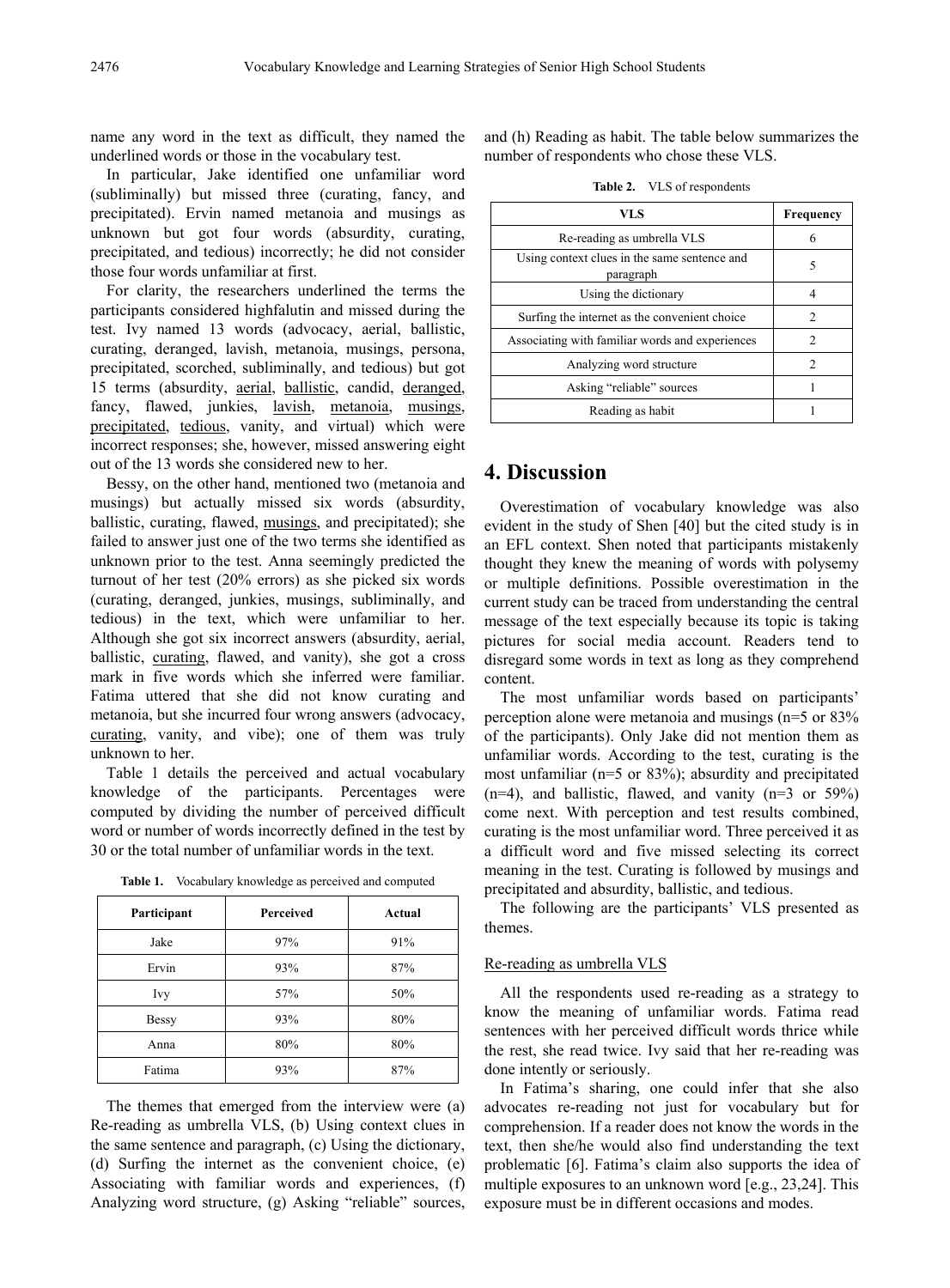In addition, re-reading allows a person to understand a sentence better by paraphrasing [25] and by finding a clue in the sentence where the unfamiliar word appears. This finding agrees with those of Snell, Hindman, and Wasik [26] who learned that re-reading helps improve vocabulary though their respondents were pre-elementary learners. These readers read again the entire material, not only the sentences with unfamiliar terms.

This strategy of all six respondents is considered a self-learning strategy [2]. It is something one can do on his/her own. It, however, requires the admission among readers that they do not know a word.

Also, the respondents did not ignore the unknown word [2]. The move to know the meaning of a word before continuing reading means the word is crucial to understand the entire text. Instead of ignoring a word, the participants did metacognition particularly monitoring their understanding which led them to pinpoint a difficult word and exert effort to understand it [27].

Though the set time for reading was 15 minutes, the participants were not time pressured. No participant exceeded the time limit though all of them turned back to some pages previously read perhaps to re-read while answering the test.

Re-reading as VLS is an evidence of strong general vocabulary. A person re-reads knowing that in doing so, she/he can decipher the meaning of words through clues, structural analysis, association, among others. Without firm general vocabulary required in finding clues, structural analysis, and association, one cannot find word meaning despite reading again.

It is notable as well that re-reading is an umbrella strategy which enabled respondents to find clues in the same sentence and even associate the unfamiliar vocabulary with other words in the sentence. However, these other subsumed strategies are discussed separately in this paper. It is therefore safe to say that the participants' VLS are eclectic or a combination of re-reading and another.

#### Using context clues in the same sentence and paragraph

All five respondents, except Ivy, employed the use of context clues to know the meaning of self- perceived difficult words. Jake, Ervin, Anna, and Fatima got hints from the other words in the sentence also by re-reading.

The use of context clues is a recognized technique [1,5,14,28,29]. Although Fatima searches for clues out of her self-proclaimed laziness, she does not realize that this strategy is demanding. It requires her to read again and to know the meaning of other words possibly related to the difficult word. Being a habit to Fatima, finding clues comes with ease.

Specifically, Jake and Fatima read again to find the hyphen and the clue turning point for metanoia. What they used is the strategy joining which allows comparing, classifying, and generalizing. In this case, Jake and Fatima

generalized that turning point is related to metanoia perhaps because of the hyphen. In her statement, Ivy was certain that she learned the meaning of the 13 unknown words by re-reading and seeing the hints in the same sentence, thus underscoring the use of context clues found in the same sentence.

According to Anna, the use of VLS also requires rich vocabulary because words which may provide clues may also be unfamiliar to those with poor vocabulary. In such instance, a reader may not see the clue in other words anyway.

For captioning, Fatima saw syntax clue since other verbs appear with the word and applied the strategy joining. Since she saw captioning and uploading written with captioning, she classified all three as verbs and got a clue.

As to reason, Fatima stated that she thinks that using a dictionary is tiresome; that is why she resorts to context clues. To her surprise, she has learned so much from relying on context clues alone. Second, she is positive that authors deliberately provide clues. Depending on style and purpose, authors may be as giving. Scientific and technical texts may however come with limited clues since readers of such are assumed to be of the same field or knowledgeable about the topic and jargons.

The fact that the participants found clues is a good indicator of vocabulary knowledge. On the other hand, some readers cannot find clues at all; these readers then have troubles in reading [10].

Overall, participants referred to words in the same sentence. If they looked closely, they must have located the clues which are explicit in the same sentence among 21 of the highfalutin words. Generally, the author described the uncommon words using adjectives (e.g., absurdity, musings, and virtual), combined them with other words with parallel structure (e.g., curating), and provided examples (e.g., advocacy, flawed, and vanity).

Also, the paragraphs in which the word is written and even previous paragraphs provide insinuations leading to the meaning of the unfamiliar word. Other clues can be derived from the topic of a reading material, the goal of the reading material, and even the author of the reading material. These clues are however not as explicit as clues in the same sentence as the difficult words. In this pool, only Bessy read an entire paragraph to find hints. To her, an entire paragraph gives the context on how a word is used and what it possibly means. She applies this technique especially to words with multiple meanings. She is correct because the author of the text was generous in embedding the clues in paragraphs 1, 3, 4, 11 and 9 for the words fancy, tedious, junkies, and advocacy, respectively.

The reliance on context clues is also evident in the studies of Carranza, Manga, Dio, Jamora, and Romero [31]. Also, Schmitt [1] classified use of context clues as determination strategy.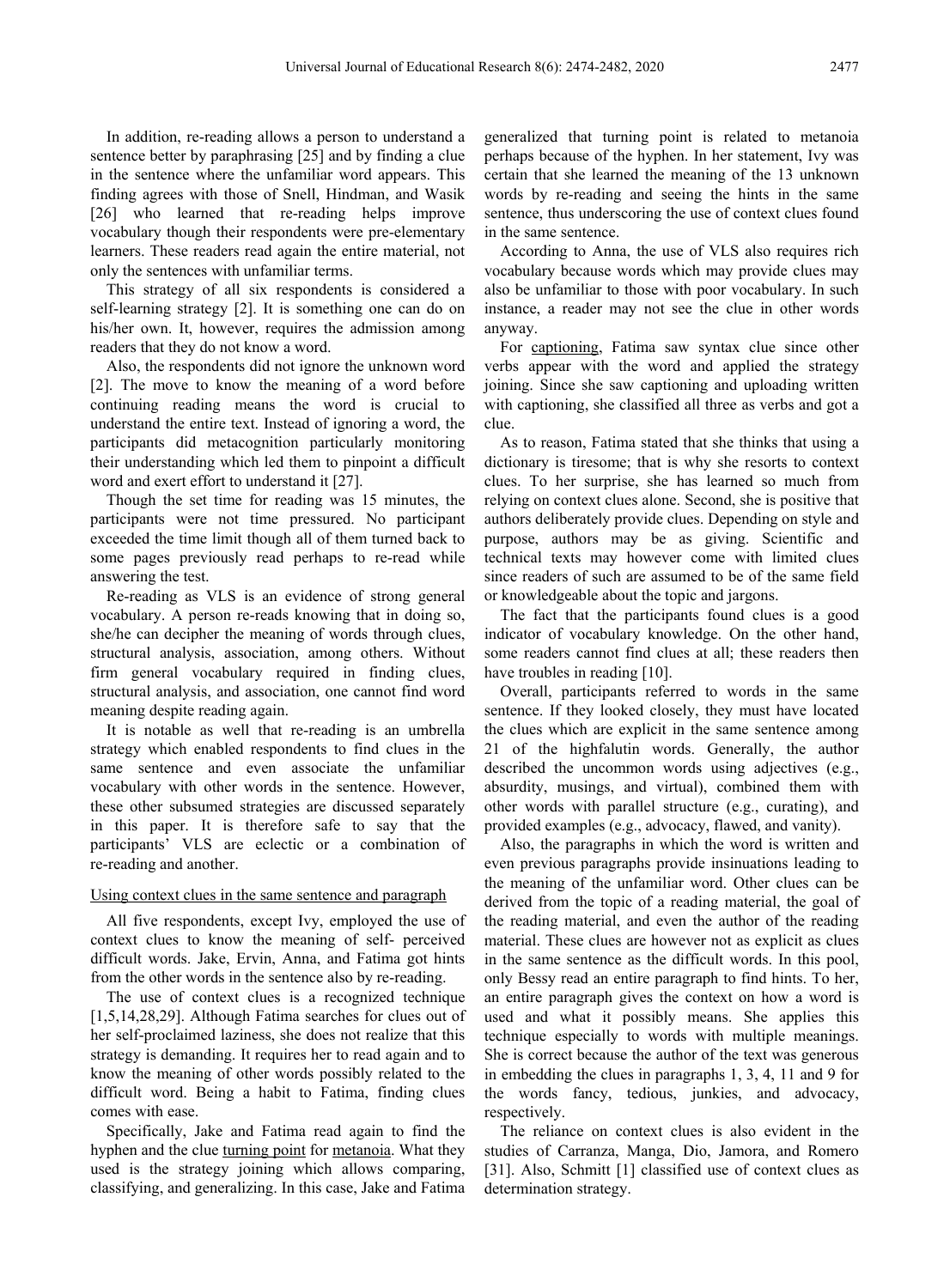On the contrary, in the study of Christ, Chiu, Currie and Cipielewski [18], the kindergarten learners learned better the words presented without context. Although the words in the vocabulary test are without context, all participants asked for permission and read the article while answering the test. The re-reading was done to look for possible traces of word meaning among the words surrounding the unknown word.

Although often used, context clues have limitations [5,28]. Fatima acknowledged this limitation. According to her, "some words are just left alone<sup>6.13"</sup> or isolated. Isolated words offer no clue and no context at all.

#### Using the dictionary

Only Jake and Ervin did not mention the use of dictionary to know the meaning of unknown words. Although none of the respondents had a ready printed or digital downloaded dictionary on hand, the other four said the reference material is helpful to them. Looking for meaning by using dictionary is a determination strategy according to Schmitt [1].

The only brand mentioned by three participants—Ivy, Anna, and Fatima—was Merriam-Webster. In the grade 12 curriculum guide, monolingual Merriam Webster is mentioned along with English Oxford Dictionary. If teachers were faithful to the guide, they must have endorsed the same to their learners. Merriam-Webster Dictionary comes in printed and digital formats. While Ivy was interviewed at home and had her cellphone during this, she did not open it and later admitted that she does not have her own dictionary application in her phone. Bessy said she does not bring her printed dictionary all the time while Anna had no phone then because she just came from school during the interview.

Bessy likes printed dictionary which to Ivy is hard to use. The difficulty of using dictionary may root from not knowing the uninflected or base form of the word, its correct spelling, and correct alphabetical order, among others. Had Bessy used her printed dictionary, she might not have found the difficult words because they were in their inflected or derived form (e.g., deranged, flawed, scorched) in the text.

Ivy favors downloaded digital dictionaries. A digital dictionary contains meaning and other information or features which may not be presented in printed dictionaries.

Ivy later revealed that in class, students like her cannot openly use their phone with digital dictionary application. The teacher allows use of phone dictionaries only when she/he cannot provide meaning as requested by the students. Schools in the Philippines have policies prohibiting the bringing and use of phones as the latter prove to be distractive if they are not an instrument for cheating and gaming.

Fatima uses digital dictionaries for another reason. To her, these dictionaries are reliable and "updated". The internet is another source of new terms or neologies. This format also allows for more word entry therefore harboring the image of "near" completeness. Dynamism of language is one reason why no dictionary is complete.

Because of technology, post-millennials such as the interviewees can access word meanings more easily and have means to verify meaning by comparing available references. In this case, on the other hand, all respondents singled out Merriam-Webster despite the online availability of other dictionary brands.

The students' avoidance of using online dictionaries may also be because dictionaries offer definitions only in English, which may cause further confusion to the less advanced language learners.

Another challenge of using the dictionary is learning about words with multiple meanings. In the event participants referred to the dictionary, they may have to decide which of the multiple definitions apply. To define lavish and virtual, one needs to choose the second definition out of two given ones. Fancy, flawed, and subliminally are harder to define since the applicable meaning is only the third out of three or four choices. Deranged, junkies, musings, precipitated, and vanity are instantly defined by the dictionary but they come with alternative meanings too. The other unfamiliar terms come with a single definition.

This result, using the dictionary as VLS, affirms the studies of Haratmeh [3] and Choi [32]. In selecting the meaning of words, a reader must be mindful of how words are used. Definitions of idioms and figurative expressions are unavailable in a usual dictionary.

#### Surfing the internet as the convenient choice

Another strategy used by the participants is surfing the internet, particularly using Google as search engine. The researchers considered this as another theme since the participants singled out Google, not a particular dictionary, and since the dictionaries mentioned in the other theme were not internet-based or non-online. Schmitt [1] categorized this strategy as a determination strategy.

Although not restricted from using any reference material, all participants did not use any device to connect to the internet during and after reading the text. Also, none of the participants mentioned about the use of internet resources other than dictionary to improve their vocabulary. Other technology tools and games useful in developing vocabulary have been tried and proven effective in several studies [33-39].

There may be reasons why these tools are not fully explored. First is the cost of data or internet connection. The other issue is the speed and strength of such connectivity. Besides those, students may have priority searches or topics other than the ones related to vocabulary.

#### Associating with familiar words and experiences

Two interviewees named association as their VLS.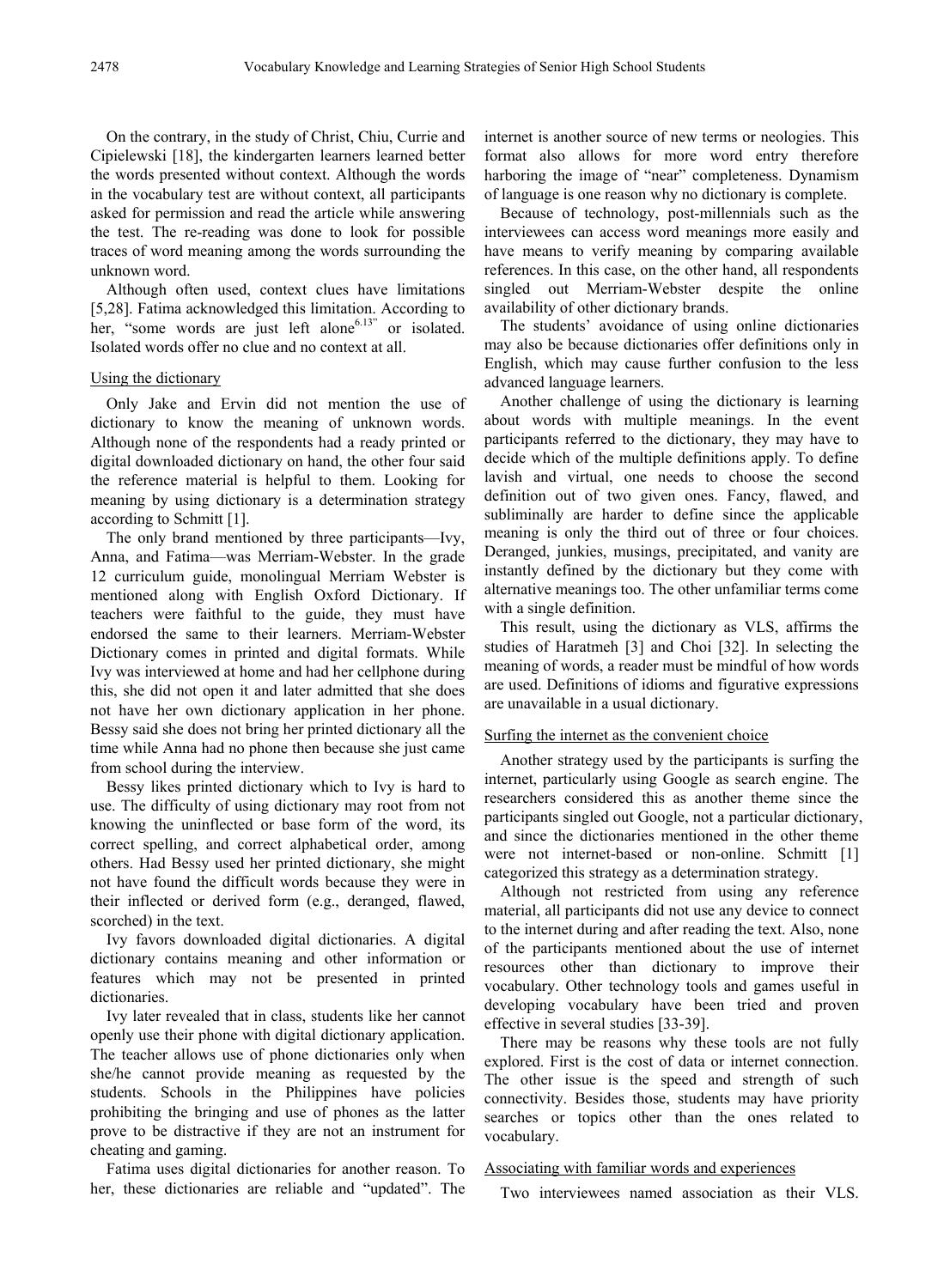Associating is a memory strategy [1] for it involves recollection of past experience with another word or a personal experience which is related to an unfamiliar word. Jake and Ervin mentioned association and identified various means to employ the technique.

For example, Jake associated the word subliminally with subtle. The two words are really connected since both connote that something is not obviously presented. As an aside, Jake mentioned that he had incidental exposure to the word subtle through interaction with others. He, on the other hand, mispronounced the word. Such exposure is meaningful for it makes one remember a word through association [30].

To know the meaning of metanoia, Jake once more used association. Association this time was with a synonymous word. Jake had a clue on the meaning of metanoia for having identified its synonym which is change. He particularly used Positive Network Theory or synonyms [14]. This strategy is possible only when prior knowledge on synonyms is intact. Change is not in the text, but Jake remembered it and allowed association perhaps because of turning point.

During the interview, Ervin used personal experience as point of association. Hence, schemata, regardless of source, count. The researchers verified if the association of metanoia was with the animated film RPG Metanoia, Ervin answered, "Yes. And I simply tried to associate it in the context of the sentence. It is like turning point, my metanoia point. I associated it as a significant event." At this point, he named associating as his top strategy but also relied on context clue using the word "turning". The association is with a life event, particularly a movie encountered in childhood.

Lastly, Ervin found the clues insights and long which are evident in social media to arrive at the meaning of musings. His exposure to blogging is also a way for him to acquire vocabulary. To the same word, he also associated sounds and structure of words; particularly, he related musings with amusing and muse. Sounds in homophones may, on the other hand, cause confusion. Hence, Ervin must be extra cautious on the use of this strategy. It is nice to know that even if prowess and captain are not related to musings, Ervin figured out insight which is very much related to reflection, the correct answer in the test.

Based on related literature, schema is salient to vocabulary improvement and reading [2] as it allows connections [14,24]. The connection to be made may range from a word heard or read, an experience whether good or bad, or anything under the sun which is part of a person's stock knowledge or memory. As in the case of Jake, the encounter with the word metanoia must have had impact on Ervin for him to remember it.

This result, using association as VLS, coincides with the conclusions of Larson, Rahn, Nippold, and Masterson [22] and of Nayena Blankson, O'Brien, Leerkes, Calkins, and Marcovitch [7]. The study of Choi [32] which was done locally also listed association as the preferred VLS of teachers and students. In Choi's, association is commonly done with personal experience.

#### Analyzing word structure

Jake and Ervin used analyzing word structure. For the word persona, Jake used structural analysis in a wrong way. He said that personal is the root word of persona; persona is actually derived from person. Jake answered persona correctly in the test.

Ervin also used structural analysis without his knowledge. He categorized this technique as a "different type of association". Specifically, he identified metanoia and musings as the only unfamiliar words but did not analyze them structurally. Metanoia has Greek etymology but no known root word while musings roots from musing (meaning meditation). Musing has inflectional affix which is "s," meaning plural. Other than plurality, the number of a noun may not be suggestive enough to tell meaning as in this case.

It is worth knowing that in some words (e.g., ballistic, candid, and vibe), this VLS may not work. These words are with only one morpheme or the smallest unit of a word with meaning. Hence, they cannot be broken down as to root word and affix. As for the words missed by Jake and Ervin, analyzing word structure may have yielded correct answers because curating and precipitated have root words and inflections while fancy has its root word and suffix.

This strategy is a favorite among Education student-participants [31].

#### Asking "reliable" sources

When possible, Ivy uses asking others as her VLS. Her reliable sources are her classmates who top the class. According to Ivy, one of her classmates is a good reference because of her intelligence. Ivy also said that vocabulary represents knowledge. The Aptitude Hypothesis of Anderson and Freebody assume that both vocabulary and comprehension reflect general intellectual ability. It states that the more intelligent a person is, the more words and the better comprehension she/he has. However, some experts simply relate vocabulary to comprehension [10,23].

Ivy also asks her teachers about word meaning. Based on Ivy's statements, teachers include VLS in their instruction. They also make students check dictionary in the event they cannot tell the meaning of words. Occasions like this, therefore, give learners opportunity to practice their VLS. Teachers also promote the use of digital dictionaries as Ivy quoted her teacher for making her use the dictionary in her phone.

Generally, a student may have partial and shallow general vocabulary. Teachers may possess precise and even deep academic vocabulary. Both groups have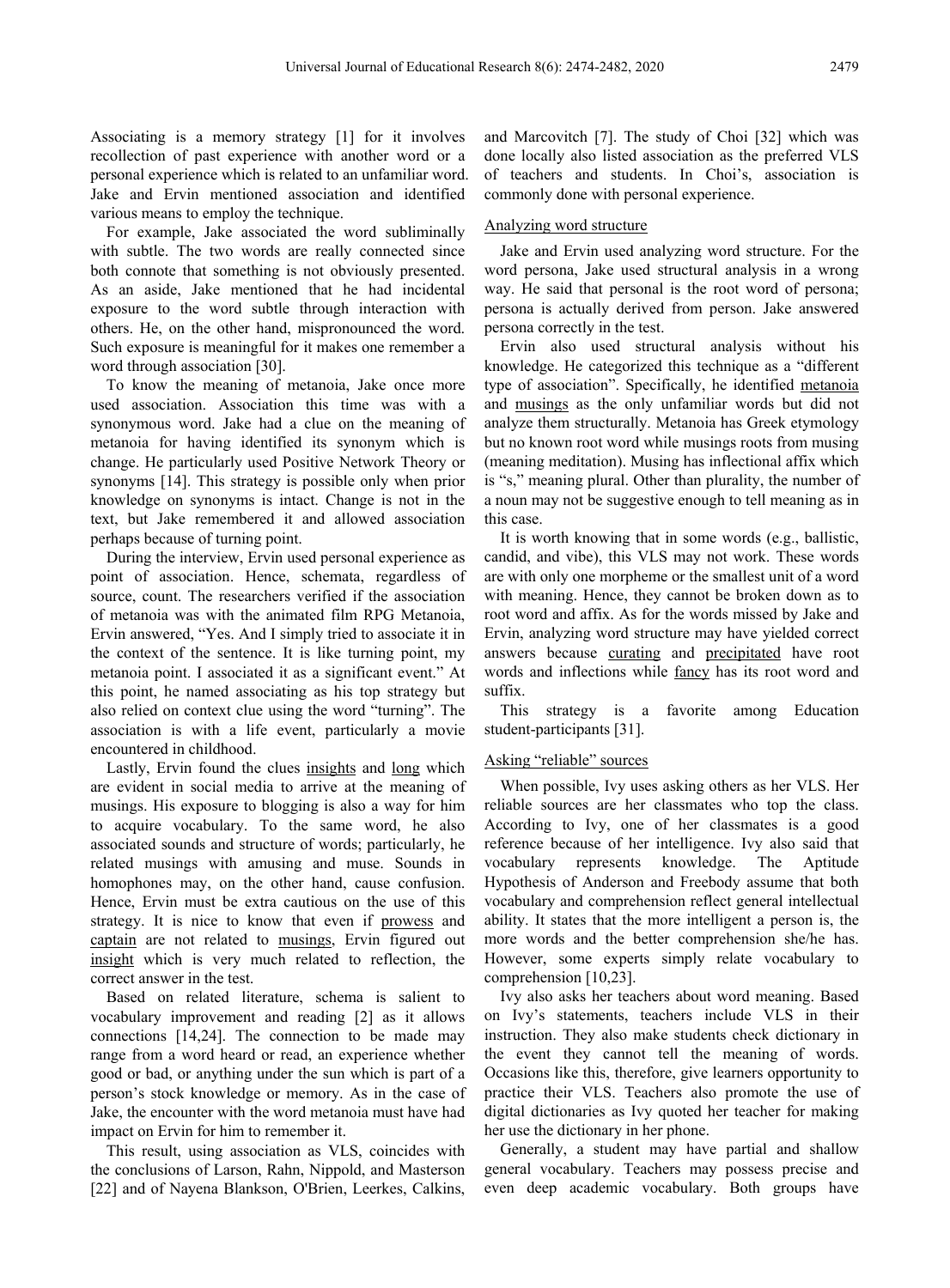receptive and productive vocabularies. Teachers know content vocabulary depending on their specialization or major [28].

More specifically, teachers may have core academic vocabulary that is content specific and specialized or jargon words while students have rich conversational vocabulary which is non-technical [23]. For example, the words absurdity, advocacy, aerial, ballistic, candid, curating, fancy, flawed, musings, precipitated, vanity, vibe, and virtual may be known to both teachers and students. Absurdity, advocacy, curating may be academic and familiar to teachers of Social Studies while precipitated in the lexicon, receptive and productive, of a Science teacher. Virtual and vibe may be part of the lexicon of a Computer teacher and a techie student. Ballistic, candid, fancy, flawed, musings, and vanity may be general and conversational terms to students and even to teachers ever-present in the online world.

Thus, social strategy such as asking someone for word meaning extends from seemingly knowledgeable classmates or contemporaries to teachers, all of whom are non-native speakers of English. A native speaker is usually the reliable reference in this social strategy.

This result contradicts the conclusion of Sarah Hsueh-Jui, Yu-Ju, and Cloudia Ya-Yu [34].

#### Reading as habit

Fatima was the only one who mentioned reading as a contributory factor to vocabulary knowledge or VLS. After the interview, she told the researchers that her father inspired her by modeling reading and collecting reading materials. Building of vocabulary is very much possible as one reads [4]. The amount of actual reading and the quality of materials make reading contributory to vocabulary knowledge [2,5].

Based on asides, the researchers learned that Jake is into reading as well. He and Ervin love reading and writing for school paper. In fact, both entered the regional press conference. Jake competed in the editorial writing category while Ervin and his team placed third in radio broadcasting. In contrast, Ivy said jokingly that she does not read when not required and does not read long texts even when compelled to do so. Bessy and Anna read only academic and required texts.

Since the respondents were able to name their strategies, they were able to do metacognition. They thought about thinking and verbalized their strategies. Also, they have strategic competence or ability to repair problems in communication.

Overall, the participants think that the VLS they used in reading and use regularly are effective. Among those ranked, the most results-oriented are re-reading and analyzing structure for Jake, associating for Ervin, asking others for Ivy, and using context clues for Bessy, Anna and Fatima. On the other hand, Ivy used re-reading instead of asking during the reading and test taking.

The VLS also made them effectively identify correct

word meaning. In analyzing the effectiveness of the top strategies, the researchers revisited the vocabulary test papers and checked if the participants answered correctly those words they named as unfamiliar during the interview. Jake identified subliminally as unfamiliar yet answered it correctly in the test thus getting 100%. Ervin said he did not know metanoia and musings prior to reading but used association and got both (100%) accurately in the test. Ivy answered five (advocacy, curating, persona, scorched, and subliminally) words correctly in the test or 38% of the 13 words which she thought she did not know. She applied re-reading. Anna answered deranged, junkies, musings, subliminally, and tedious or 80% of her perceived unknown words accurately. Lastly, Fatima answered metanoia correctly in the test but missed her other unfamiliar word curating, hence getting 50% effectiveness for using context clues.

The participants committed more errors compared with the number of unknown words they identified. Seemingly, they did not use the VLS in rechecking the meaning of words which they thought they knew. These words are absurdity, advocacy, aerial, ballistic, candid, curating, fancy, flawed, junkies, musings, precipitated, vanity, vibe, and virtual.

All of these words contain context clues, but Bessy missed four of these; Anna missed six; and Fatima missed four. Jake must have re-read the material and used structural analysis but did not answer curating, fancy, and precipitated though each word comes with a hint and can be broken down into root word and affix, either derivational (e.g., fancy) or inflectional (e.g., curating and precipitated). Meanwhile, Ervin could have associated absurdity with peak, curating with captioning and uploading, precipitated with tears and anger, and tedious with process if not with related personal experiences since he told the researcher that he likes posting pictures on Instagram and on Facebook. He was into blogging and video games as well before he got too busy in school.

Ivy had the most number of errors even if she said she read carefully the unknown words; she got lavish, aerial, metanoia, precipitated, deranged, and musings wrong. She declared all of these words as unfamiliar and perhaps re-read for word meaning.

These results imply the need to enhance the curriculum, particularly the instruction of vocabulary in senior high school, to improve vocabulary knowledge of learners, to give them realistic grasp of their vocabulary knowledge, to correct their erroneous notions such as that authors always provide clues to the meaning of highfalutin words and that using content clues is for the lazy, and to allow further learning and practice of VLS, more reading exposure, and more vocabulary-building experiences to occur.

# **5. Conclusions**

The participants overestimated their vocabulary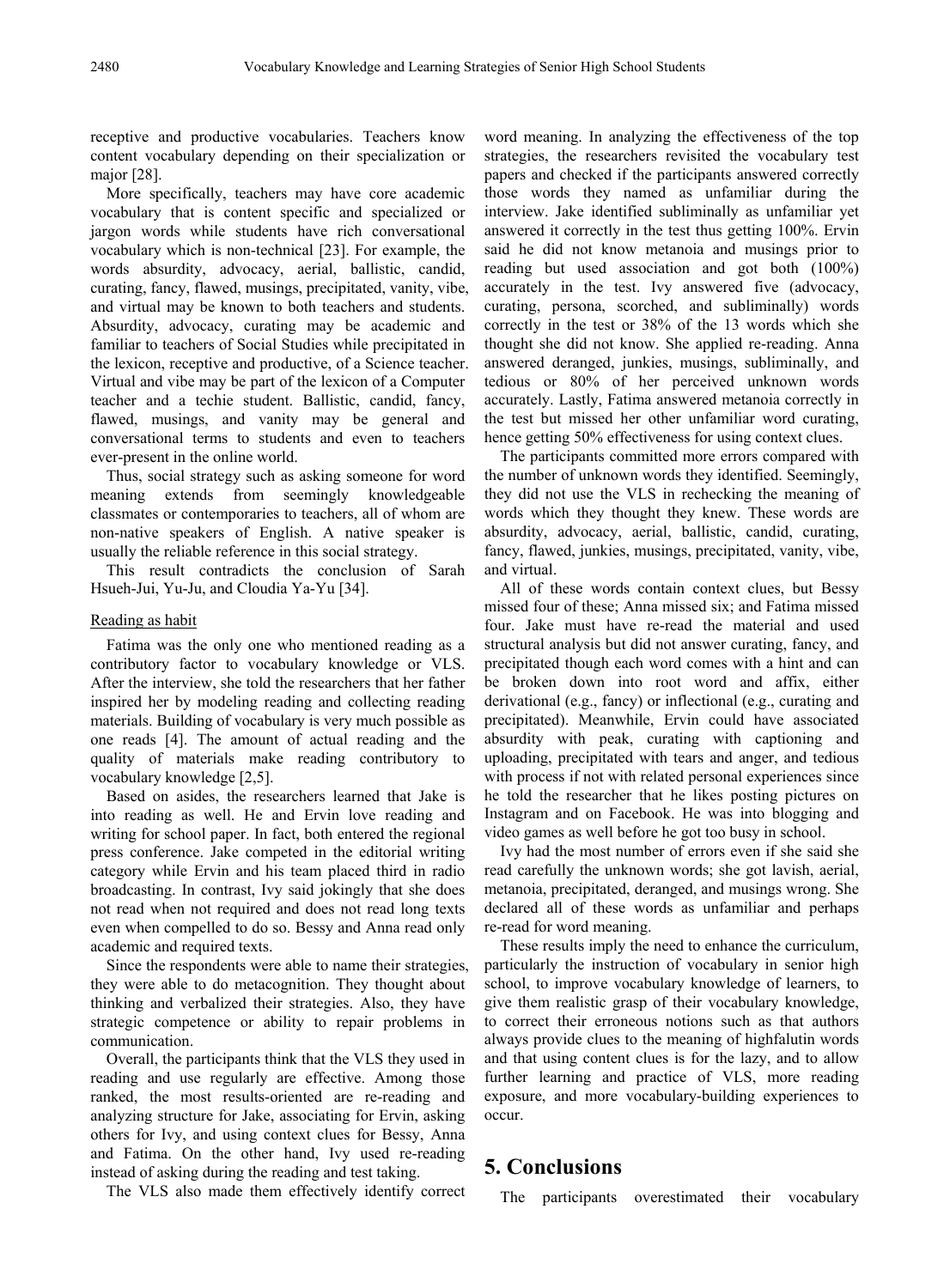knowledge but used VLS. All these strategies are unique since learners apply them differently compared to how others use them. The VLS using context clues, analyzing word structure, and associating are part of the lessons in EAPP. They must have been given more attention that is why the participants use them. Meanwhile, re-reading connotes the lack of automaticity in terms of vocabulary knowledge. The fact that the same strategy is a pre-requisite to associating and finding clues also implies that it is not a stand-alone strategy. While asking is an acceptable strategy, the researchers think that it defeats the goal of VLS which is reading autonomy. It is then the hope of the researchers that the exposure to the word through the social strategy becomes a meaningful one that it could eventually prompt association and word learning. The results call for more reading practice for better vocabulary knowledge and application of VLS.

The paper acknowledges certain limitations such as snowball sampling and not testing the English proficiency of the respondents involved but recommends another sampling technique and testing of language proficiency to future researchers.

### **REFERENCES**

- [1] A. S. Bernardo. Developmental reading 1. Manila: Rex, 2009.
- [2] D. Willingham, D. Price. Theory to Practice Vocabulary Instruction in Community College Developmental Education Reading Classes: What the Research Tells Us. Journal of College Reading and Learning. 40 (1), 91-105, 2009.
- [3] M. S. Haratmeh. Involvement Load and Task Type In Task Effectiveness: Two Aspects Of Vocabulary Knowledge. International Journal of Academic Research, 4(4), 86-95. doi:10.7813/2075-4124.2012/4-4/B.13, 2012.
- [4] K. J. Kindle. Using read-alouds to teach vocabulary. New York: Scholastic, 2011.
- [5] B. D. Roe, B. D. Stoodt-Hill, P. C. Burns. Secondary school literacy instruction: The content areas  $(10<sup>th</sup>$  ed.). Australia: Wadsworth, 2011.
- [6] C. M. Sigmon. Systematic Word Study. New York: Scholastic, 2011.
- [7] A. Nayena Blankson,, M. O'Brien, E. M. Leerkes, S. D. Calkins, S. Marcovitch. Do Hours Spent Viewing Television at Ages 3 and 4 Predict Vocabulary and Executive Functioning at Age 5?. Merrill-Palmer Quarterly, 61(2), 264-289, 2015.
- [8] I. Cruz. English in Senior High. The Philippine Star, 26 March 2015.
- [9] B. A. Wasik, C. Iannone. Developing Vocabulary through Purposeful, Strategic Conversations. The Reading Teacher. 66 (4), 2013.
- [10] J. P. Byrnes, B. A. Wasik, B. A. Language and literacy development. New York: Guilford Press, 2009.
- [11] R. I. Lucas, E. Miraflores, D. Go. English Language Learning Anxiety among Foreign Language Learners in the Philippines. Philippine ESL Journal, vol. 7, 2011.
- [12] R. J. Ebner, L. C. Ehri. Vocabulary Learning on the Internet: Using a Structured Think-Aloud Procedure. Journal of Adolescent & Adult Literacy, 56(6), 480-489. doi:10.1002/JAAL.169, 2013.
- [13] A. Thoermer, L. Williams. Using Digital Texts to Promote Fluent Reading. The Reading Teacher. 65 (7), April 2012.
- [14] K. A. Mills, A. Levido. iPed: Pedagogy for Digital Text. The Reading Teacher. 65 (1), 2011.
- [15] F. M. Al-Khasawneh. Vocabulary Learning Strategies: A Case of Jordan University of Science and Technology. English for Specific Purposes World. 12(34), 2012.
- [16] D. T. Conley. 2007). The Prepared Graduate: The Challenge of College Readiness. Educational Leadership, Vol. 64(7), 2007.
- [17] C. Tumaliuan. Digital Realism. Philippine Daily Inquirer. Retrieved on June 19, 2017, fromhttp://opinion.inquirer.net /96006/digital-realism, 28 July 2016.
- [18] T. Christ, M. M. Chiu, A. Currie, J. Cipielewski. The Relation between Test Formats and Kindergarteners' Expressions of Vocabulary Knowledge. Reading Psychology, 35(6), 499-528. doi:10.1080/02702711.2012.7 46249, 2014.
- [19] R. O. Hawkins, S. Musti-Rao, A. D. Hale, S. Mcguire, J. Hailley. Examining Listening Previewing as a Classwide Strategy to Promote Reading Comprehension and Vocabulary. Psychology in the Schools, 47(9), 903-916. doi:10.1002/pits.20513, 2010.
- [20] H. F. Hsieh, S. E. Shannon. Three Approaches to Qualitative Content Analysis. Quality Health Research. 15(9). 1277-1288. doi:10.1177/1049732305276687, 2005.
- [21] D. R. Thomas. A General Inductive Approach for Analyzing Qualitative Evaluation Data. American Journal of Evaluation. 27. 237-246. doi:10.1177/109821400528374 8, 2006.
- [22] A. L. Larson, N. L., Rahn, M. Nippold, J. Masterson. Vocabulary Instruction on Sesame Street: A Content Analysis of the Word on the Street Initiative. Language, Speech & Hearing Services in Schools, 46(3), 207-221. doi:10.1044/2015\_LSHSS-14-0079, 2015.
- [23] K. Flanigan, L. Hayes, S. Templeton, D. R. Bear, M. Invernizzi, F. Johnston, F. Words their way with struggling readers. Boston: Pearson, 2011.
- [24] S. Wessels. Promoting Vocabulary Learning for English Learners. Reading Teacher, 65(1), 46-50. doi:10.1598/RT.6 5.1.6, 2011.
- [25] S. L. Gillam, J. D. Fargo, K. C. Robertson. Comprehension of Expository Text: Insights Gained From Think-Aloud Data. American Journal of Speech-Language Pathology, 18(1), 82-94, 2009.
- [26] E. K. Snell, A. H. Hindman, B. A. Wasik. How Can Book